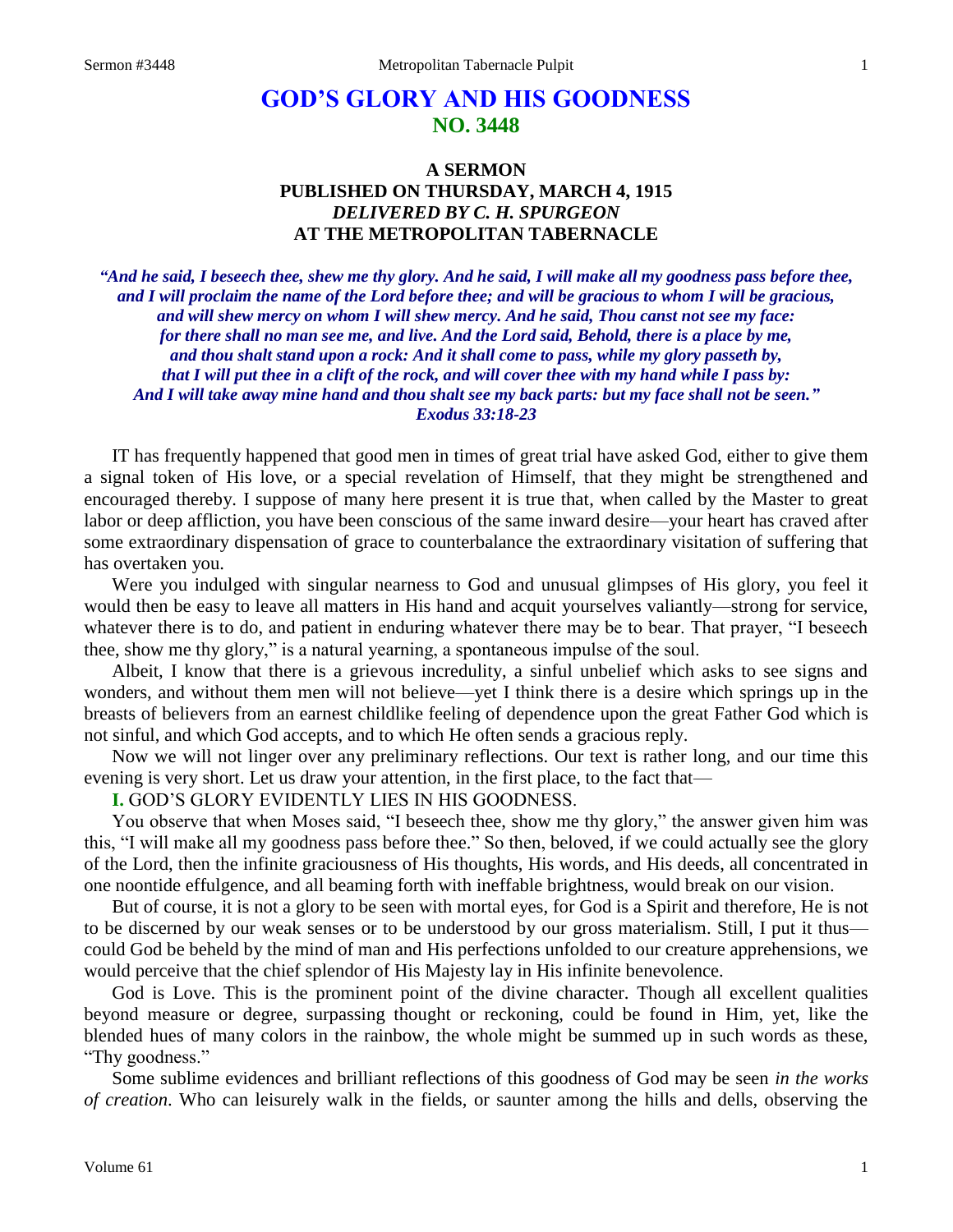beauty and order, the uses and capabilities of this fertile earth, without breathing a tribute of gratitude to the goodness of the Creator?

Who can look up to the heavens with a gleam of sensibility, or a glimmer of intelligence, by day or by night from these dusky streets of ours, and observe the luster of the constellations, or meditate on the regular motion of the celestial bodies, without an overwhelming impression of the transcendent goodness of the Lord? Yes, "the earth is full of the goodness of the Lord." The woods ring with the melody of "happy birds that hymn their rapture in the ear of God." The cattle on a thousand hills low out His praises and winged insects in countless numbers hum their joy. The world is His temple, in which everything speaks of His glory.

Some glimpses of His goodness may be perceived in providence, too. The history of man is the unrolling of the volume of divine benevolence to a great extent. That silver thread runs through all the web of human history. Yet, my brethren, these are but glimpses, for, alas! in creation (and in providence, too) much is to be seen of the terror and of the justice of God as well as of His goodness.

Earthquakes swallow cities. Storms sweep away not only the possessions men own, but the men themselves who own the possessions. Shipwrecks are constantly occurring and the sea is a vast cemetery. Dire famines are still abroad. Fell diseases stalk forth and mow down their helpless victims. The Lord Most High is terrible, yet surely He is good. His decrees are inscrutable.

What then? We must be always ready to worship Him with resignation as well as with exultation, with bated breath as well as with grateful song. Tell me of the goodness of God to the whole animate creation. Commend me to the tiny insects that dance in the sunbeams of His widespread benevolence. And I tell you that He is great in power also. His ways baffle our scrutiny.

For by one chill wind, by one cold frost, in the course of a night millions of millions of those creatures perish at once. Behold, therefore, the goodness and severity of God! Whether in creation or in providence, between the tenderness that fosters life and the sternness that destroys life, the balance is held so steadily that we can but get glimpses of God's goodness by broadly surveying or minutely examining them.

The full display of the goodness of God, however, is reserved for the *working of His grace in the redemption of man*. Do you ask wherein the kindness and love of God our Savior toward man appeared? The answer is, "Not by works of righteousness which we have done, but according to His mercy He saved us by the washing of regeneration and the renewing of the Holy Ghost, which He shed on us abundantly through Jesus Christ our Savior."

It is here at the cross, by the blood of the covenant, that JEHOVAH makes His goodness known in its most divine forms. That God should be good to creatures is something to be thankful for, but that He should be good to sinful creatures exhibits His character in a far more marvelous light and should constrain our gratitude beyond all degree. That He should plan a scheme of redemption, that He should give His Son to carry out that purpose, that His Holy Spirit should bow the heavens and come down and be resident on earth, dwelling in the bodies of His people, that He might work out the good pleasure of His own will—herein is goodness.

Is the earth a temple?—its windows are few and narrow, letting in little light compared with the temple of God's grace which seems to be a very crystal palace, letting in the light of His grace on all sides. Or rather it is like one huge pearl itself, whose light beams from within and makes the earth and the nations bright with the radiance of its glory.

If you would see the goodness of God in its purest tenderness, you must come into the *Sanctum Sanctorum*, into the Holy of Holies, where He dwells in the hearts of His people, who form the living temple of the living God. The experience of one and all who know Him will bear witness to this. It would appear, however, that in the manifestation of this grace, the goodness of God shines in a peculiar light.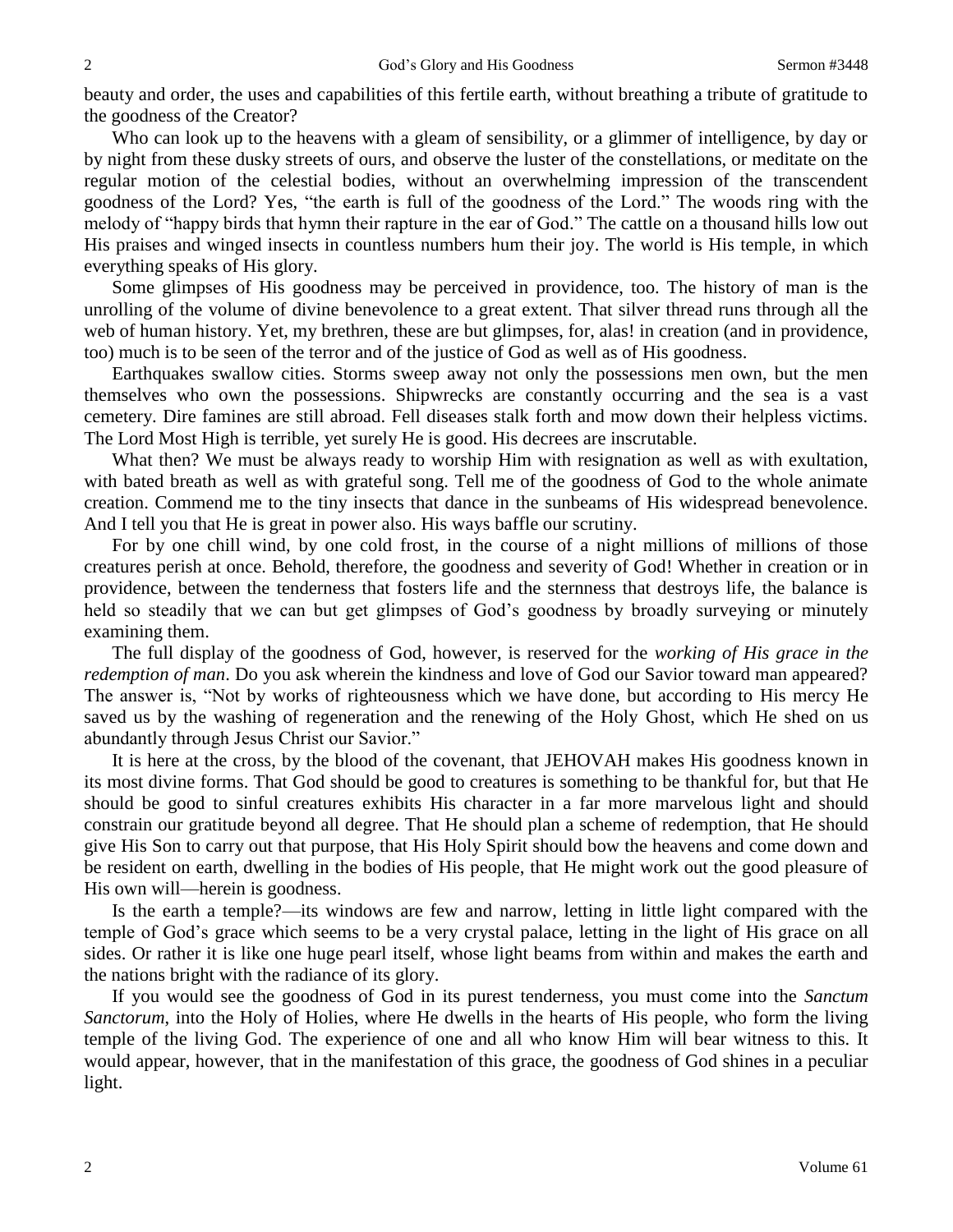Another attribute is blended with it. Permit me to read the verse to you—"I will make all my goodness pass before thee, and I will proclaim the name of the Lord before thee, and will be gracious to whom I will be gracious, and will show mercy to whom I will show mercy."

You observe here, that while God's goodness is His glory, *the very glory of His goodness lies in His sovereignty.* What less than this can be meant by the sentence, "I will be gracious to whom I will be gracious, and will show mercy to whom I will show mercy." God is not bound to be gracious to anyone, and He is peculiarly jealous of His right to bestow His grace where He will.

"Shall I not do as I will with my own?" is the question which the Most High seems to be constantly asking. He will show mercy, but He will take care so to grant it that His own absolute prerogative shall be conspicuous. He exercises a right of His own in every act of mercy—it is not of debt, but of grace therefore, no flesh shall glory in His presence.

The creature may not say unto his Maker, "Why hast thou made me thus?" No man is permitted to challenge His authority or ask, "Why have You withheld such a gift from me, or why have You bestowed such a gift on another"? Against His fiat there is no appeal. "I will be gracious to whom I will be gracious, and I will have mercy on whom I will have mercy."

I know this attribute of divine sovereignty does not shine in a very lovely light to many eyes. Oh! may those eyes be touched with a heavenly salve and they will see better. The naked grandeur of the fact is not to be impeached—the eyes are in fault—let them be abashed—the eyes that are dazzled and blinded by the excess of its splendor, for the Lord is God. He gives no account of His matter. The Lord Most High does as He wills among the armies of heaven and with the inhabitants of this lower world. Glory be to His name.

Some of us have learned to love this attribute and to rejoice therein. We thank God that He is King. We delight in His absolute sovereignty, knowing as we do that He is too wise to err, too good to be unkind. Therefore, we say, "Let His will be done on earth even as it is in heaven"—and in all things let His counsels prevail—for in submission to Him we find all the purposes of His heart on our side, while in resistance to Him we find all His decrees set in array against us.

Let not the creature, therefore, ask account from the Creator. Let not the subject call in question his rightful Lord. Above all, let not the disciple have a scruple about His Master's teaching. Not, indeed, that we should gaze at this one attribute till our eyes are so blinded with its dazzling splendor that we cannot perceive other attributes of the Almighty. All His perfections blend and harmonize—none of them clash or contradict one another.

God will have mercy on whom He will have mercy, but *He always exercises that sovereignty with respect to justice.* He treats no man unequally. In judgment He is impartial. Amongst lost spirits, not one shall dare charge the Judge of all with partiality. The equity of their sentence shall be palpable alike to the criminal and the foe. Unmoved by passion or by prejudice, the heavens shall declare His righteousness—and hell itself shall be unable to impeach the integrity with which He administers the laws and statutes of His universal kingdom.

Neither does God exercise that sovereignty inconsistently with wisdom. He has chosen a people, and He did not choose them because of their merits, yet depend upon it, He made a wise choice. Were we endowed with more wisdom, we might easily discern the choice God has made is not only gracious, but highly judicious. He is not blind and unwitting that the counsel of His heart should be distorted with a random change or an inevitable fatality.

What though we cannot decipher the why or the wherefore? There is a reason which He has not been pleased to reveal. Therefore, it ill becomes us to pry into matters so far beyond the sphere of our intelligence. And still less would it be fitting to ascribe to mere caprice motives which we are unable to fathom.

Our sovereign Lord acts according to His own will, it is true, but know that He acts *according to the counsel* of His will, that is to say, not without deliberation, forethought, and prescience of all the issues. Nor is this sovereign choice of God ever exercised apart *from* His goodness. He is infinitely gracious,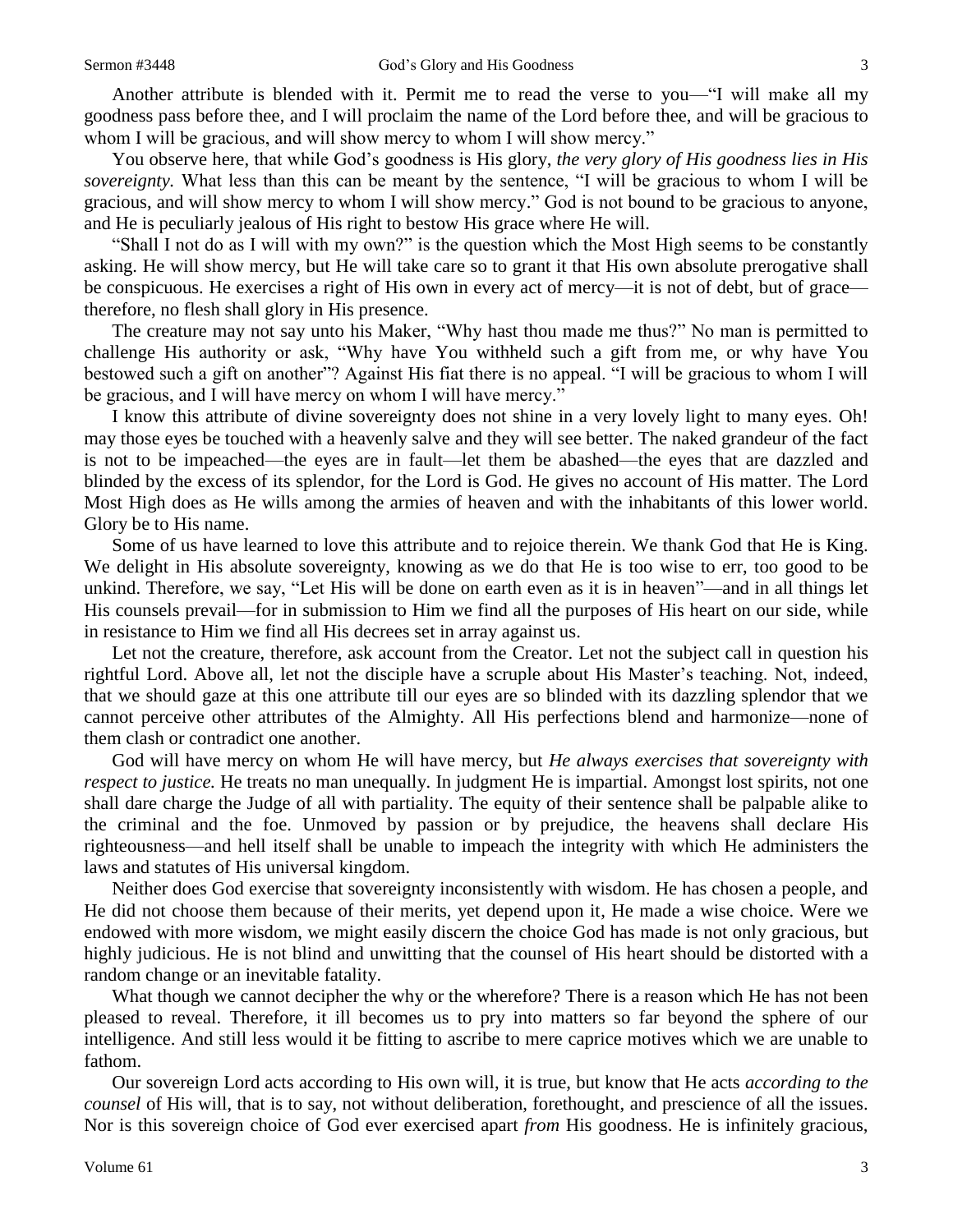infinitely benevolent, infinitely loving. His election makes the grace He bestows, the compassion He feels, and the love He manifests, more abundantly conspicuous.

Some preachers have set forth this doctrine as if it were their delight to represent the Almighty as an austere Ruler, to be dreaded rather than to be revered. By exaggerating one feature of His admirable character, or rather by neglecting to draw other features in their due proportion, they have produced an unseemly caricature, instead of an attractive delineation.

His absolute dominion has thus made men shudder as if it were an awful despotism wherewith He tramples down the creatures whom verily He upholds by His power. But know you that the Lord is good, that His tender mercy is over all His works, and His mercy endures forever. Though in the exercise of His supreme prerogative, He says, "I will show mercy on whom I will show mercy," yet He speaks again in words like these, "As I live, saith the LORD, I have no pleasure in him that dieth, but had rather that he turn unto me and live."

He wills not, He declares, the death of the sinner. Infinite mercy is not inconsistent with unrivalled sovereignty. Do you tell me to show you that? Nay, but I cannot show you it—it is for God to show you. Who am I that I should attempt to reveal the Infinite? Go you to Him and put up the prayer, "Show me thy glory," and you shall see His goodness with His sovereignty illuminating it like a blaze of light, ever making it more resplendent, never obscuring it.

At any rate, beloved, the doctrine is transparent enough to arrest attention. Do not, I beseech you, reject it. I know how angry it makes some men to allude to it, but I know also how good a thing it often proves for them to be incensed, when the truth is more perspicuous than palatable, for if the arrows of God stick fast in their conscience and wound them, there will come healing afterwards. Anything that rouses men from their apathy and makes them think is salutary. What though this doctrine may look like a stumbling block in your pathway, it is one of the great thought-leaders that has often brought men on their knees before the majesty of heaven.

But ah! the best of men, while here below, can only have a partial view of this glory of God's goodness and sovereignty. Moses, highly favored as he was, beholds it but in a measure. He sees the skirts of God's garment—he cannot see His face. And yet it has been well observed that this very Moses afterwards saw the glory of God in the face of Jesus Christ on the mountain of Transfiguration.

"What thou knowest not now, thou shalt know hereafter." Here you can but know in part, but soon, and oh! how soon!—you shall know even as you are known. The veil will soon be rent, my brethren. If we have believed in Jesus, the least among us shall soon be wiser than the wisest of those who still linger behind in the wilderness. We shall stand before the throne upon that sea of glass that glows with fire and cast our crowns before the eternal One, and see the Infinite One and glory in the sight. Thus have we tried to show you that the glory of God lies in His goodness and His sovereignty.

**II.** HIS GLORY CAN BE BEST SEEN IN THE CLIFF OF THE ROCK.

Moses was put into the clift of the rock. Surely I am not guilty of trifling with a literal fact or fancifully spiritualizing the sacred narrative, when I take up the language of the apostle Paul, and say, "That rock was Christ." If the rock from which the Israelites drank was Christ, surely this clift in the rock, this splitting of the rock, this making a shield and shelter of the rock, was a true type of our Lord Jesus Christ.

### *"Rock of ages cleft for me, Let me hide myself in Thee."*

It is no poetical fiction, no coinage of the brain. It is a substantial truth that Jesus is the clift of the rock wherein we stand when we come to God in Christ Jesus. There it is that we can look upon the goodness and the sovereignty of JEHOVAH, and more fully survey the glorious vision than it were possible for us to behold anywhere else.

*Apart from Christ, men do not see the true goodness of God*. The description that some preachers give of God's goodness amounts to this—that men's sins are such trifles that God will entirely overlook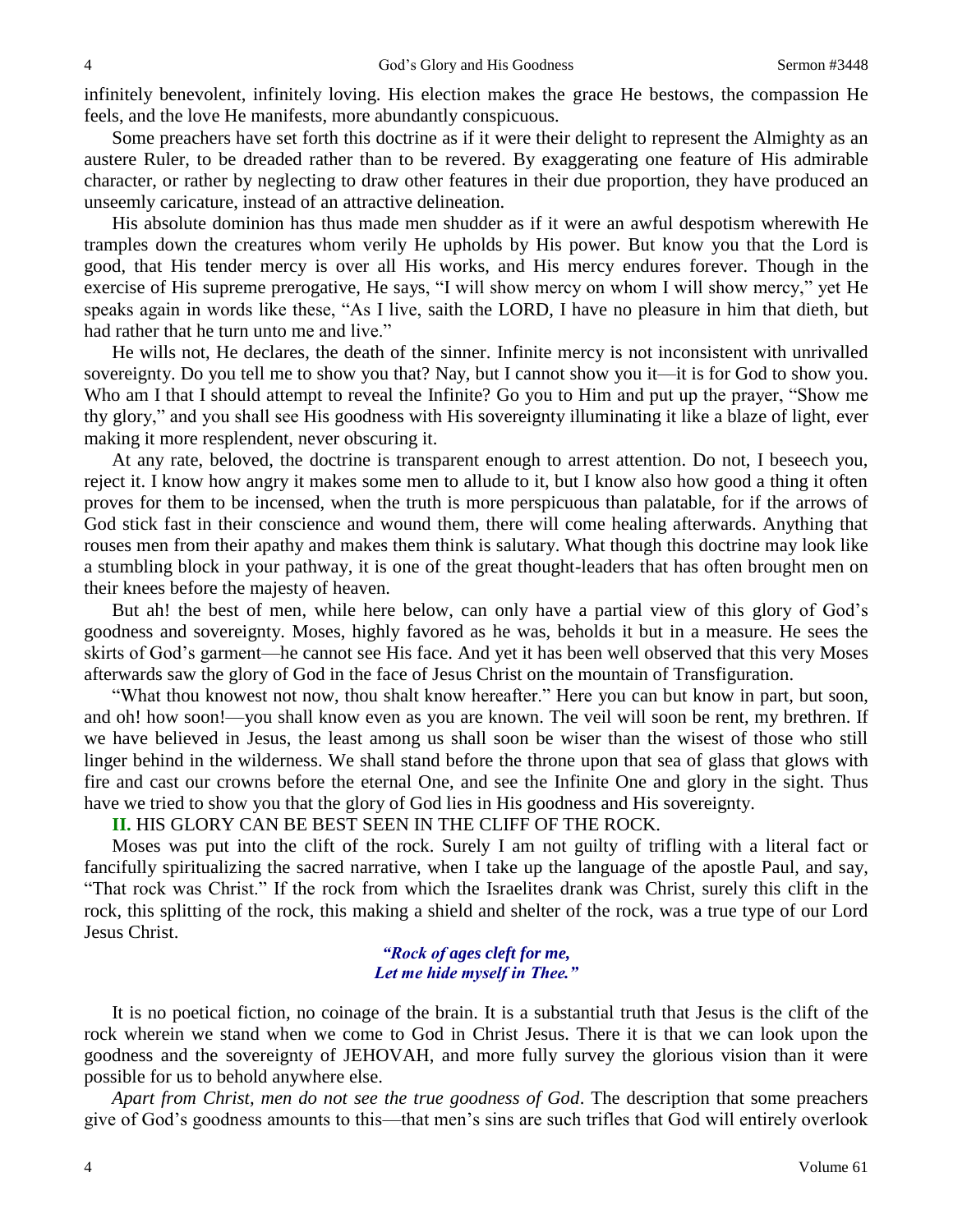them as frailties of the creature, or if He should punish the transgressors, it will be with gentle discipline and not with fiery indignation—and that only for a short time, after which they will either perish by annihilation, or else peradventure they will enter into life everlasting by a general restitution.

Sin is treated with an indifference that borders on levity. It excites so little aversion among men, that they begin to think it of no very great account in the sight of God. He is too good and generous to be hard upon His poor subjects, who did but follow their own inclinations and trample on His laws. Knowing what they are, He pities them, as if vice were a disease and crime a misfortune.

Take heed, my friends, of all such sophistries. That leniency is not goodness. In fact, it is the very opposite. It has neither integrity nor benignity to recommend it. Take the case of a legislator or a judge, whose sense of justice might be lax, while his feelings were too tender to denounce a crime and too timid to condemn a criminal. Would you consider him deserving of eulogy?

Suppose a magistrate on the bench should say, "Well, it is true this man did break into a dwelling house, smite the servant, kill the owner, and abstract the property. The evidence is clear, but there are extenuating circumstances. He wanted a little money or he would not have done it. Poor man! The money tempted him. Let us take a merciful view of the matter. Is not money a commodity that everybody is anxious to get? Are we not all exposed to temptation? Do not put him in prison. Do not sentence him to death—how would you like to be hanged yourself? Admonish the unhappy fellow, give him his liberty, encourage him with the hope of a better career in the future."

What would you think of this new species of charity? When felony is called a misdemeanor, and murder is condoned as a casualty, I can hardly imagine you would feel very comfortable with the redhanded culprit by your side in this Tabernacle. You would rather not have him go home and sleep in one of your houses tonight—your generous hospitality would rather grudge him a cordial welcome.

No, we say that kindness to the murderer is cruelty to the nation. The easy good nature that makes light of sin is a wrong to the community. The reprieve and the release of heinous offenders is a breaking up of the defenses that shield us from men whose conduct is unscrupulous and whose disposition is ferocious.

Or when, to give another example, I see a man in Holland, digging away at the dykes which are made to keep out the sea, I might ignorantly resent any interference with him. Why should not the man have a little sand if he wants it to put on his floor, or why may not he take home a bag of earth to make the things in his garden grow better? Do not molest him!

Nay, but with the knowledge I now possess of the consequences, I would say he will let in the sea he will break up the ramparts. It cannot be endured. It must not be tolerated. He infringes the law to the hazard of his neighbors, so that it becomes such a high offense that mercy extended to him would be a misery to the surrounding population.

What say you, then, my dear friends, shall not the Judge of all the earth do right? Would you impute to Him a pitiful clemency that rather exposes weakness than exhibits strength of character? No such callousness or apathy, no such disregard of the rights and wrongs of the inhabitants of the world belongs to the government of the Most High.

Even the mercy of God, which is revealed in Christ and recorded in the Bible, is wise and discriminating. He is as severe as if He were not kind and He is as tender as if He were not rigorous. His justice is never eclipsed by His mercy and His mercy is not diminished, but rather is increased in splendor by His justice.

Never, I pray you, think that men can understand the goodness of God till they see Christ Jesus. When they see Him crucified, they discover how He pardons sin, but not till an atonement is made how He puts away the transgression, but not till His law is fulfilled and made honorable by the suffering of the Only Begotten. He does not pull up the sluices of iniquity and let loose the floods upon mankind. He is too good to do that. He lays help upon One that is mighty and executes His vengeance upon the sinner's Substitute. You never see His goodness till you get into Christ.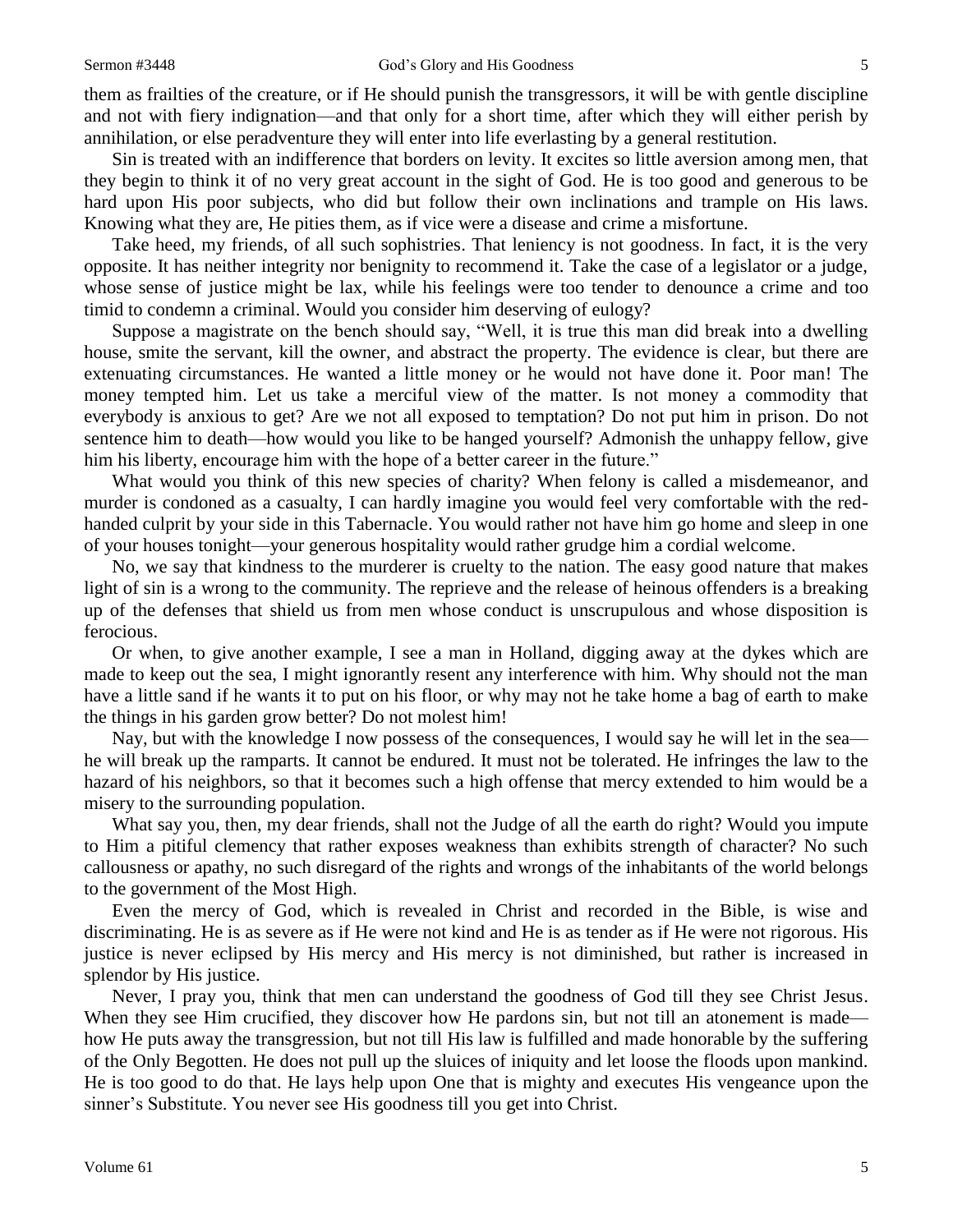*Nor does any man ever see God's sovereignty aright until he comes into the clift of the rock, Jesus Christ.* I love the high doctrines of the covenant of grace, I must confess, most devoutly and devotedly. But of this I am quite certain, that all the counsels of the Father concerning His people, and all the benefits He has conferred on His people were bestowed in the person of His well-beloved Son.

Still, I know of no greater pest under heaven than high doctrine preached or believed in as an abstract system of divinity or a blind fatalism, by those who have not their heart set upon the One Mediator whom God appointed, the blessed Redeemer whom He has accepted as our representative.

Oh! how they caricature God as a Moral Governor! Oh! how they burlesque the Gospel as a proclamation of good tidings to the children of men! The love they attempt to describe is unlovely and the mercy they essay to publish is unattractive. They sing hymns of grace to the tune of reprobation.

But in Christ Jesus you may see how sovereignty blends with sympathy and how the strong will that knows no mutability is consistent with the goodwill that owns no animosity. The Lord is King, but the silver scepter is in His hand. He fulfils His own decrees, but His decrees are not grievous, for Christ is the Messenger of the covenant and He proclaims His readiness to receive every heavy-laden soul that comes to Him for mercy.

Now I further remark that *in the gifts of the Gospel and the blessings of Christ we see divine goodness.* You will never see divine goodness so clearly as you do in the fact that God gave His Son. "God so loved the world that he gave"—gave what?—gave what token of His love—gave the air we breathe, the fruits of the earth we feed upon, the flowers that charm our eyes, the gorgeous sun that shines resplendent in the skies—these are proofs of His benevolence no doubt, but all other proofs are comprehended in this—"God so loved the world that he gave his only begotten Son, that whosoever believeth on him should not perish, but have everlasting life."

The Gospel of good news declares everywhere that whosoever believes in Christ is not condemned. Herein the amazing goodness of God is described in a few words—an infinity of meaning is pressed into a single sentence. The blessings that God has conferred on us in Christ—comprehending as they do the Holy Spirit who brings all things to us—show the riches of His goodness.

Earthly blessings are but the nether springs, and they are often discolored in a measure by the soil through which they flow, but heavenly blessings are the upper springs, leaping from the eternal throne, immortal and pure, making those that drink pure and immortal, so that they shall never die.

In Christ you can see divine sovereignty as you never saw it before. Oh! I like to think that Christ is King—that over all the world He reigns—that God has committed all power into His hands who is our brother, touched with the feeling of our infirmities.

The sons of Jacob might not go to Pharaoh, but it was a good thing when it was said, "Go to Joseph," for they would none of them be afraid to go to their brother. And now there is a mediatorial kingdom set up on the earth in which Christ alone is the Head. And who would wish to have a better Head and a better King? We can trust the power with Him, for He has absolute wisdom, unlimited goodness, unbounded grace.

Oh! how glad are we that the Lord reigns and that Christ Jesus is Head over all things to His church, that He is King of kings and Lord of lords, according to that ancient saying, "Yet have I set my king upon my holy hill of Zion." In Christ, sovereignty and goodness shine as with noontide radiance.

And now I would ask you, my dear hearers, to remember that *the sovereign grace of God may be seen in the Gospel that is preached to you.* God might, if He had willed, have made salvation conditional upon your performing certain works. He has not done so—He has been pleased to give salvation to every soul that will believe in Jesus Christ. In His sovereignty He has been pleased to make faith the channel of saving blessing.

He, in His sovereignty, might have ordained a thousand graces as the way to mercy, but He has only put two. "Repent," says He, and in another place, "Believe in the Lord Jesus Christ." The knowledge of salvation might have been put so far beyond the reach of common intelligence, that the whole of the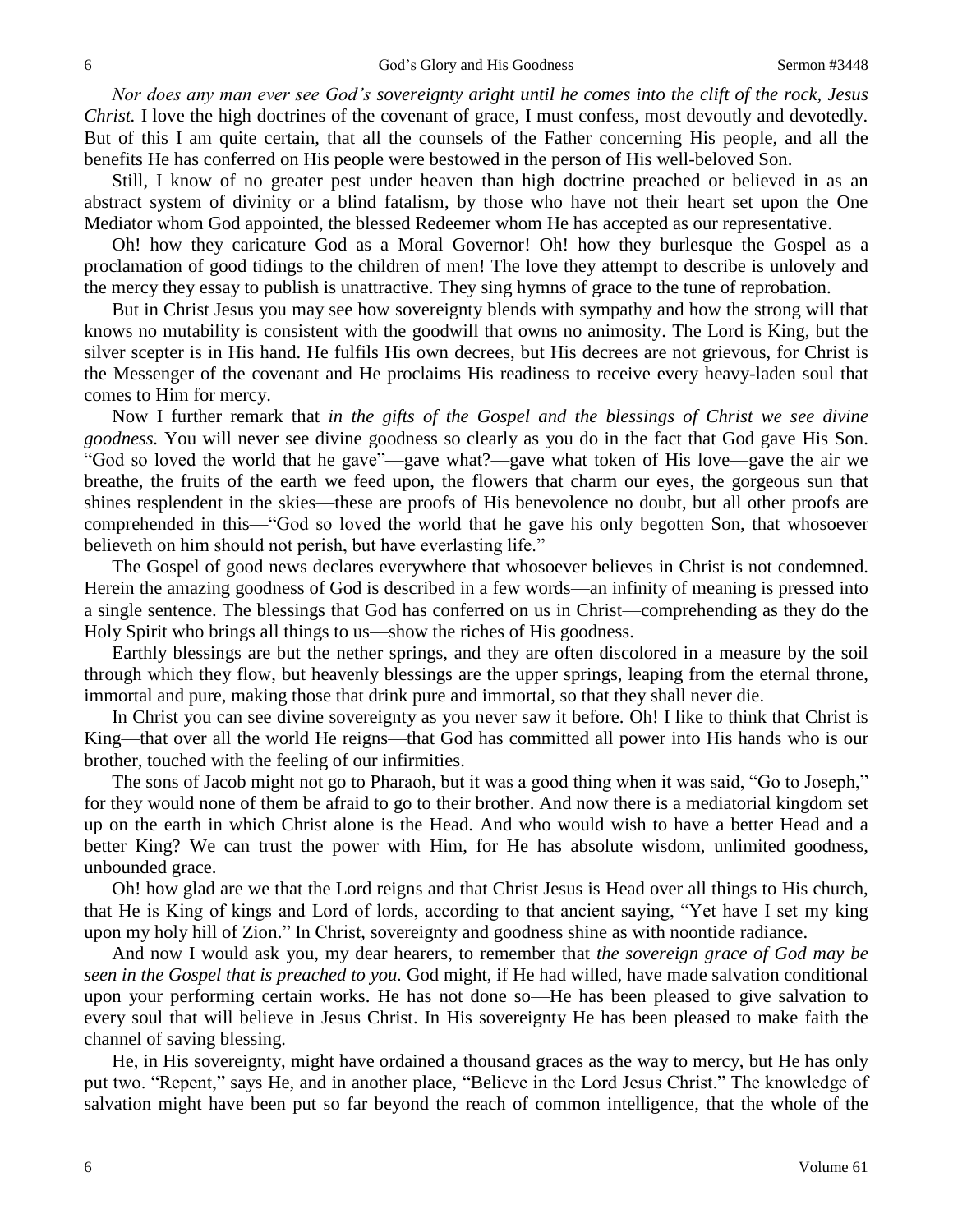Instead of that, He has put it in these simple sentences, "He that believeth and is baptized shall be saved." "He that believeth not shall be damned." Here is His sovereignty and His goodness too. Thank God for so simple a plan of salvation and thank Him, I pray you, for such promises as He has made.

Listen, sinner. He has said, "Come unto me all ye that labor and are heavy laden, and I will give you rest." He has said, "Let the wicked forsake his way, and the unrighteous man his thoughts, and let him turn unto the LORD, and he will have mercy upon him." He might have chosen to send the Gospel to the great and mighty, but He has dispensed it freely to the poor. He has directed it to the humble, yea, and He has made a special mark that He has provided it for every broken and contrite heart that trembles at His Word.

How can you kick at sovereignty, however absolute, which is exercised in so tender, so gentle, so merciful a manner? Instead of rebelling against His scepter, come and kiss the Son, lest He be angry and you perish from the way. Bow down before His nailed feet and ask the pardon that His wounds and death have purchased. Come to His cross and let your trust fix itself on His passion, which has expiated the guilt of all believers. In His resurrection, which has secured life to all that trust Him, and in His intercession, which guarantees salvation to all that come unto God by Him—salvation even to the uttermost.

Oh! see Him! He might, if He had so willed, have withheld the Gospel. He might, if He willed, have clogged the Gospel with terms and conditions which would make the acceptance of it a hardship. Or He might have denied to you the hearing of it, even though He gave others that unspeakable privilege. What, then, should be your gratitude, when He has been pleased to send His messenger to you with these tidings of grace, this proclamation of pardon—"Trust in the Only Begotten, who died on the cross, and I will forgive you—forgive you now"? "Though your sins be as scarlet, they shall be as wool; though they be red like crimson, they shall be as snow."

Oh! yield, yield you now. May His blessed Spirit come with these words of mine, which I would to God could be made more quick and powerful than they are—may His eternal Spirit come and clothe them with might and with energy to convict your conscience, to convert your heart, to renew your spirit, to make you bow before the infinite heart so good and yet so absolute.

Then might you say, "Great God, I own You King. I love You because You are a gracious God. I worship You because You could reject me if You willed. I kneel at Your footstool and pray You to accept me, not for my merit, since I have none, but for Your mercy's sake. Oh! for Christ's sake, have pity upon me." He will hear you, sinner. An answer of peace shall be given you—shall be given you now.

The practical end of all this may be summed up in a few sentences. Sinner, unsaved, you are in the hands of God to do what He likes with you. He can destroy you. He can save you. A moth is not more feeble beneath the finger of a man than you are beneath the finger of God. Be not, therefore, highminded. Submit yourself to Him whose power is able to crush or to uphold you.

But know that He in whose hands you are is infinitely good and gracious. Therefore, appeal to Him for mercy. By all means cherish hope. Yield not to fell despair. Suffer not that demon like a nightmare to sit on your breast, to crush out all your energies, stifle all your cries, and prevent your drawing near to God in prayer. He is not more majestic and absolute as a sovereign than He is benignant and pitiful.

When you are in His hands, you are in good hands. Resist not His will. Repine not at His decrees. Confide in His clemency. Approach Him in the courts of His house. Fall down at His mercy seat. Adore Him by His generous titles. Seek shelter in His love. Give earnest attention to the Gospel—believe it implicitly. Right soon will you then get silent musings, obvious reasoning, solid arguments to banish fear and nourish hope.

God need not have sent His Son into the world to suffer and to die. It must have been gratuitous on His part. That you should have a share in this great redemption could never be inferred from His justice.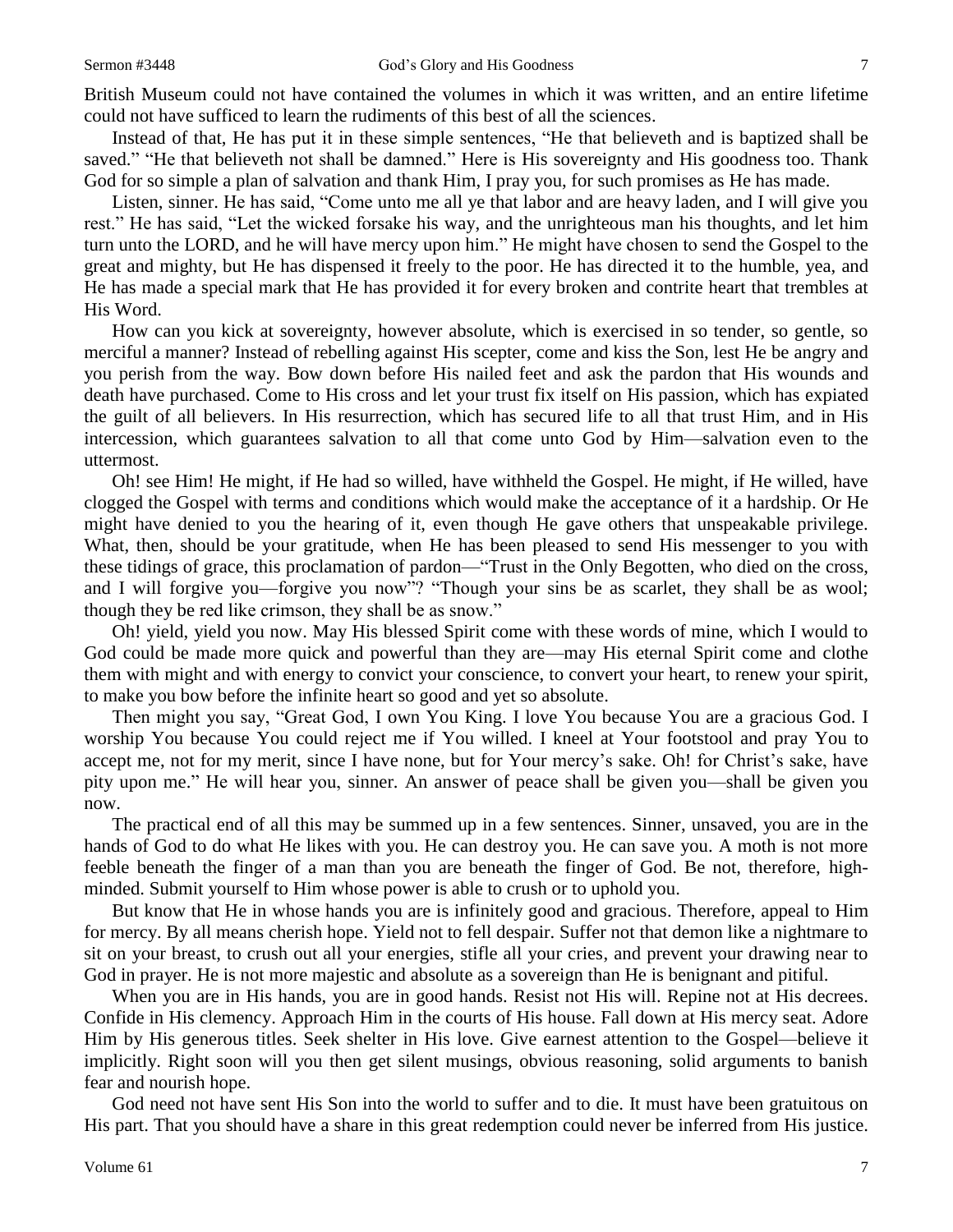It must be referred to His grace. But if you believe Him, then the redemption is yours. The faith you have in Him is a token of the favor He has towards you.

If you rely upon the simple fact that Christ died for you, your faith is the substance of the thing you hope for, and it shall be the evidence of your special redemption. His blood was shed for your remission. Because He poured out His soul unto death, therefore your soul is raised up to everlasting life. Your relying upon Christ is my warranty for accrediting you with all the immunities and all the advantages of His salvation.

This sovereign goodness of God ought to be a great encouragement to any of you that have been great sinners, because while there is no competition on your part in which merit might bear the palm, there is a complacency on His part in which grace can assert its claims. If He can save whom He will, He may be as willing to save you who are the most depraved as He is to save those who have been the most virtuous of mankind.

Do you heartily repent at this good hour of your transgressions? God has not limited the promise of this mercy to those who have transgressed but a little, but He is wont to make the chief of sinners the objects of His greatest mercy. It is well for us that grace is distributed sovereignly. Better that we should look to His goodwill than dream of our own freewill. To be suitors for the great benefits He has treasured up for His people is far preferable to being schemers seeking to justify ourselves and forge a righteousness void of worth, graceless, heartless, and good for nothing.

Since He does as He wills, He may be willing to give to you what you are desirous to ask of Him. Nay, He does will to give to you if now He moves your will to accept at His hand the rich fruit of the Savior's passion. Never did a soul desire God, but God desired that soul. Whenever a soul yearns to be saved through Jesus Christ, admiring the grace as it has been vouchsafed to others, and craving the same grace for itself, that hunger and thirst are prompted by God, and by God it shall be satisfied, for blessed are they that hunger and thirst after righteousness—they shall be filled.

Oh! come then, come and welcome. What more, what better can I do to conclude than ring again that silver bell which has so often resounded clear and loud in this Tabernacle? It has not lost any of its sacred melody or its enchanting power:

> *"From the Mount of Calvary, Where the Savior deigned to die, What transporting sounds I hear, Bursting on my ravished ear: Love's redeeming work is done. Come and welcome, sinner, come."*

Come, I pray you, for His mercy's sake. Amen.

## **EXPOSITION BY C. H. SPURGEON**

### *ISAIAH 45:1-16*

**Verses 1-4.** *Thus saith the Lord to his anointed, to Cyrus, whose right hand I have holden, to subdue nations before him; and I will loose the loins of kings, to open before him the two leaved gates; and the gates shall not be shut; I will go before thee, and make the crooked places straight: I will break in pieces the gates of brass, and cut in sunder the bars of iron: And I will give thee the treasures of darkness, and hidden riches of secret places, that thou mayest know that I, the LORD, which call thee by thy name, am the God of Israel. For Jacob my servant's sake, and Israel mine elect, I have even called thee by thy name: I have surnamed thee, though thou hast not known me.*

Long before the period of Cyrus's birth, this prophecy was written by Isaiah, and surely it must have flashed solemn conviction upon the heart of the king when he came to read words like these, in which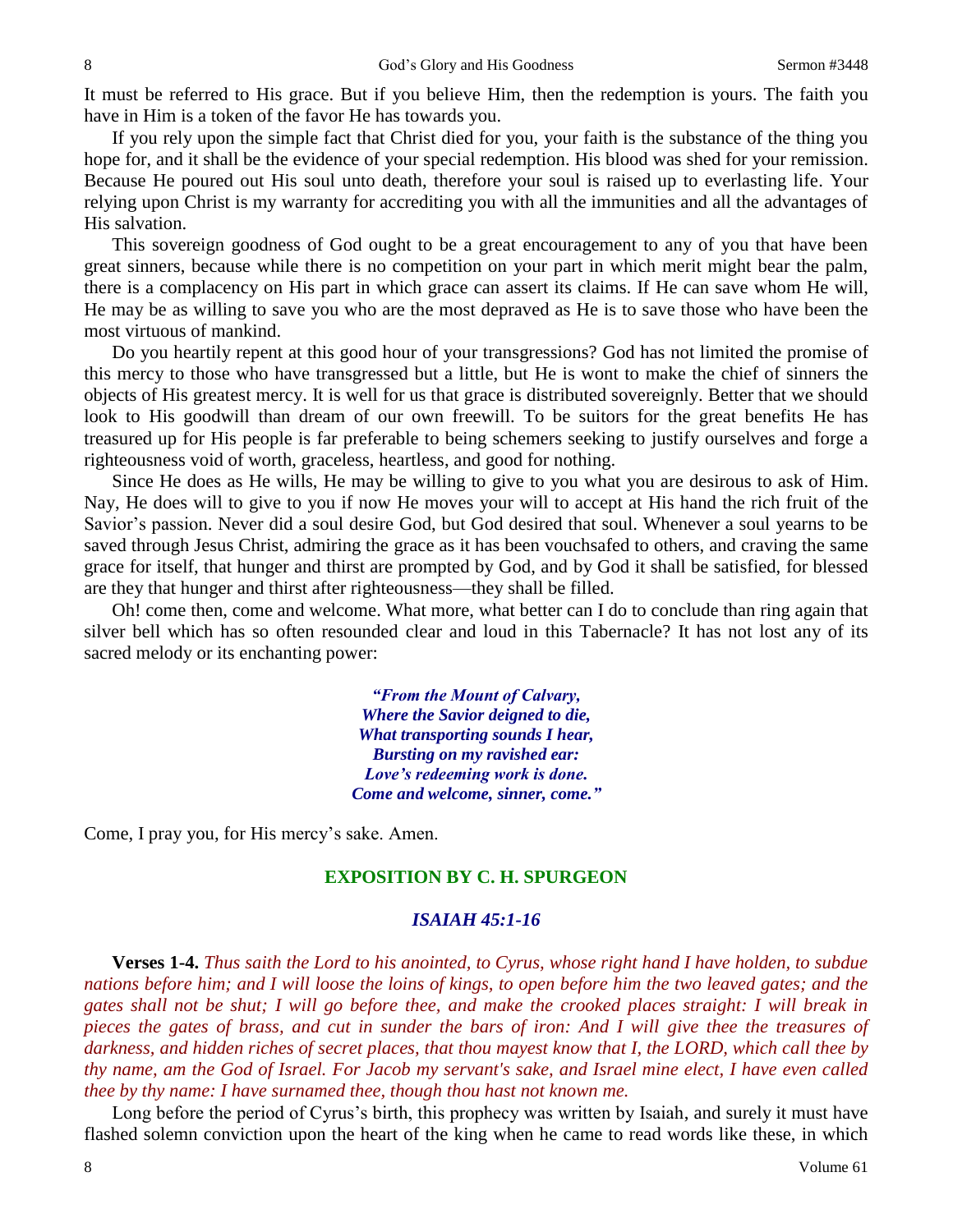his very name was mentioned—and all his exploits and successes, with which he vanquished his enemies, captured their strong places, and cut the gates of brass in pieces. Our God has all things present before Him. To Him there is no future. All things are in one eternal *now* with Him and hence He tells His prophets the things that shall be.

**5.** *I am the LORD, and there is none else, there is no God beside me: I girded thee; though thou hast not known me.* 

It is a wonderful subject—the providential government of God over princes and potentates that know Him not—how He raised up Cyrus on the behalf of His people, that they might be delivered—and though Cyrus did not know it, yet was he, as it were, an instrument in the hand of God—moved according to the divine will.

**6-7.** *That they may know from the rising of the sun, and from the west, that there is none beside me. I am the LORD, and there is none else. I form the light, and create darkness: I make peace, and create evil: I the LORD do all these things.*

It was to correct the Persian mistake into which Cyrus had fallen of a duplicate deity—one power creating light and another power creating darkness. "No," says JEHOVAH, "I am God alone."

**8-9.** *Drop down, ye heavens, from above, and let the skies pour down righteousness: let the earth open, and let them bring forth salvation, and let righteousness spring up together; I the LORD have created it. Woe unto him that striveth with his Maker!* 

As many do in these days. Tongue-valiant men, who dare accuse the Most High and arraign Him at their bar.

**9.** *Let the potsherd strive with the potsherds of the earth.* 

Let them strive with their equals, but who is he that shall come into conflict with the eternal God?

**9-10.** *Shall the clay say to him that fashioneth it, What makest thou? or thy work, He hath no hands? Woe unto him that saith unto his father, What begettest thou? or to the woman, What hast thou brought forth?*

Quarreling with God is waste of time, is audacity and presumption. It will end in disaster to us, for the Lord is Lord of all.

**11-13.** *Thus saith the LORD, the Holy One of Israel, and his Maker, Ask me of things to come concerning my sons, and concerning the work of my hands command ye me. I have made the earth, and created man upon it: I, even my hands, have stretched out the heavens, and all their host have I commanded. I have raised him—*

That is Cyrus.

**13-14.** *Up in righteousness, and I will direct all his ways: he shall build my city, and he shall let go my captives, not for price nor reward, saith the LORD of hosts. Thus saith the LORD, The labour of Egypt, and merchandise of Ethiopia and of the Sabeans, men of stature, shall come over unto thee, and they shall be thine: they shall come after thee; in chains they shall come over, and they shall fall down unto thee, they shall make supplication unto thee, saying, Surely God is in thee; and there is none else, there is no God.*

No other God. The day shall come in which this shall all be true, when men shall relinquish their idols and believe in that one great invisible God, the Maker of all things. For the present we do not see this.

**15.** *Verily thou art a God that hidest thyself, O God of Israel, the Saviour.*

Throughout these long and weary years, man has forgotten or blasphemed his Maker, and God has sat still and borne it in the majestic patience of His infinity.

**16.** *They shall be ashamed, and also confounded, all of them: they shall go to confusion together that are makers of idols.*